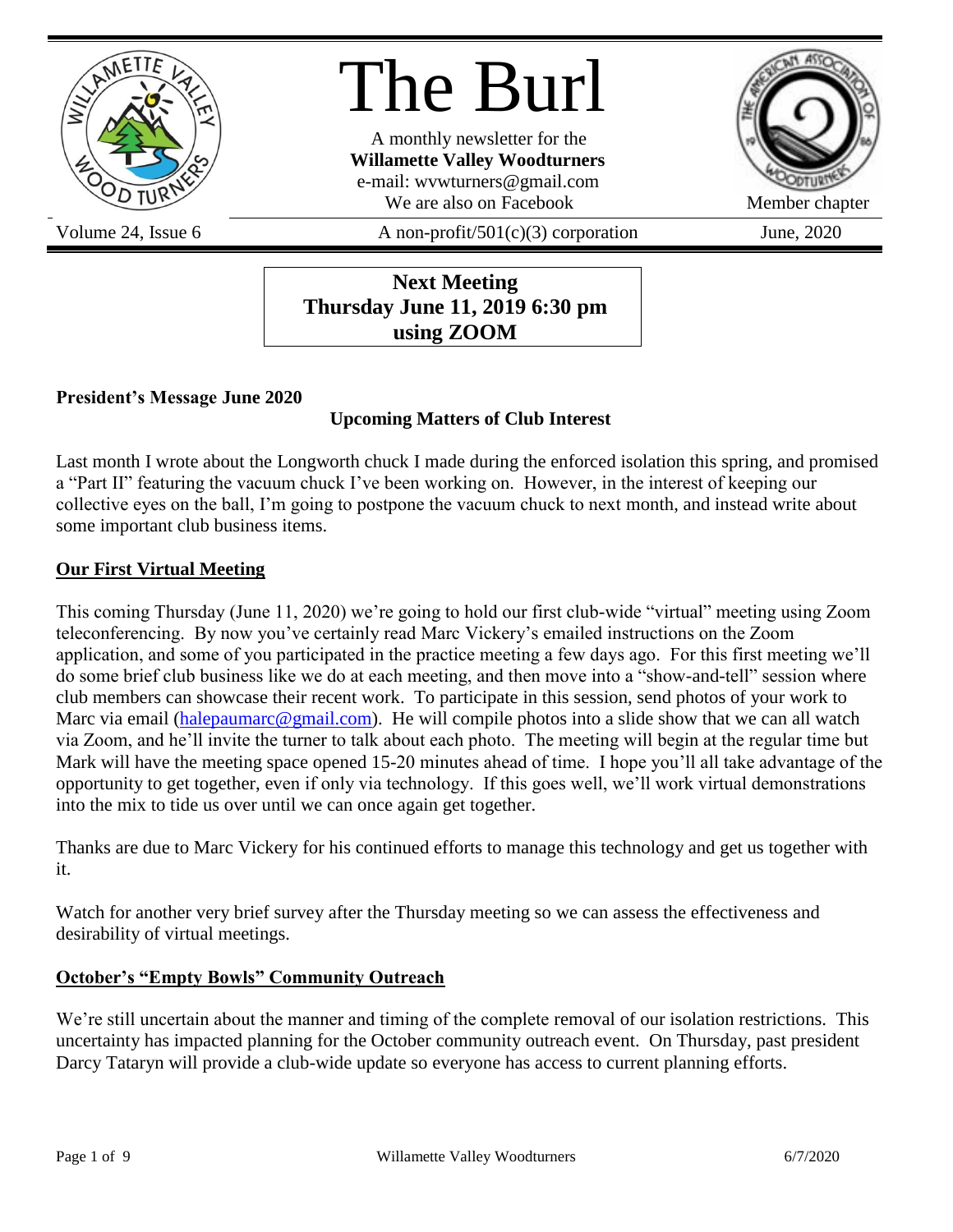### **Bylaws Updates and Revisions**

The Board has begun the review process to ensure our club's bylaws are pertinent, accurate, and provide proper direction for the organization. I want to repeat my request to the membership: if you are interested in participating in the review process, please log in to the club website and locate the Bylaws under "Resources">"Files". Read through them, and get your requested changes back to me as soon as possible.

The process we're following for revision is that I take the existing language and make potential revisions to the text, and send it back to the Board for their review and comment. Any comments are considered, incorporated, and the draft will be circulated to the board once again.

Final approval of the revised language will be made by the membership present (either in person or virtually) at a future club meeting. The proposed language changes will be published in The Burl one month in advance of that meeting.

### **Terms of Office for Club Officers**

As you know, Article VIII Section 6 of the Bylaws imposes a two-year term limit on any officeholder other than the Treasurer, who has no limit on length of service. I am presently in my second term as your president, and despite my requests to the membership, I have not been approached by a possible successor.

In years past, the "progression" of club officers has included a member being elected to the vice-president's post, being elected to a second term, and then being elected to the president's post. That's how I got to this "lofty perch".

If we follow this same sort of progression at the end of 2020, Marc Vickery would assume the presidency, leaving the vice-president's post vacant. The vice-president is also the Program Chairperson, responsible for setting up our club meetings and finding demonstrators. Traditionally, this office has been the hardest one to fill.

Because we've been unable to meet in person, network, and discuss this matter more fully at monthly club meetings, the Board has proposed drafting a motion temporarily suspending the term limits called for in the Bylaws. Normally I would NOT agree with this proposal; I have advocated for greater member participation in club business as long as I've been a member. However, the board has convinced me that this proposal is probably the best course of action for our club at this extraordinary point in our history. I've agreed (reluctantly) to continue serving for one more term if that is the wish of the membership. However, I ask each of you to consider volunteering to run for any of the club offices, including President, this fall.

The Board's proposed motion will be published in The Burl in August, 2020, with a vote on the motion to be held at the September 2020 meeting. Irrespective of the outcome of the motion, the Board will offer a slate of prospective 2021 officers to the membership at the October meeting, and will entertain nominations for any of the offices at that meeting. A vote on the candidates for is office will be held in November, as always.

Again, I urge each of you to seriously consider supporting your club by running for office.

Thanks

~~Jeff Zens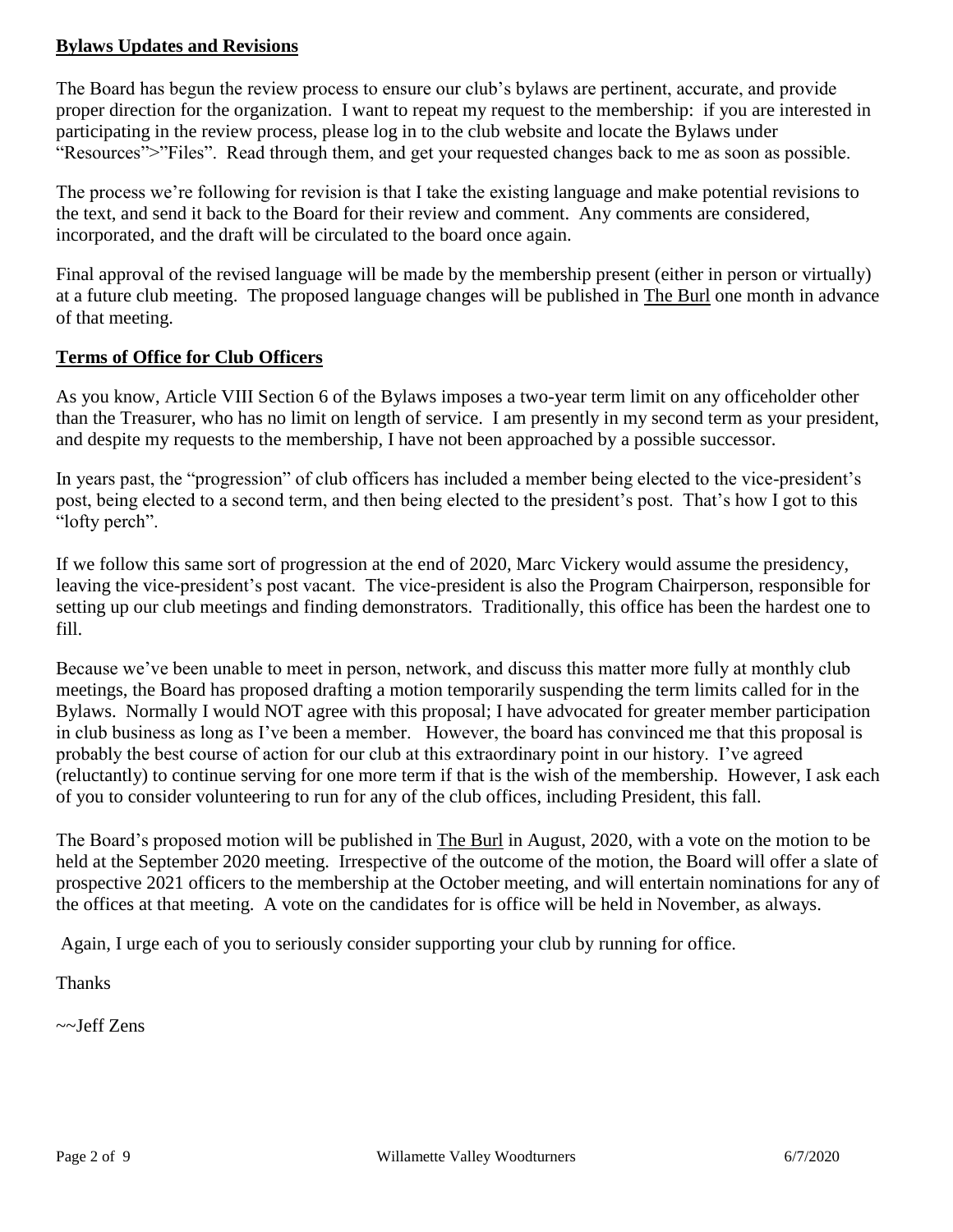# **Upcoming Demonstrators for 2020**

NOTE: due to the Coronavirus, the next several months are undetermined including the ones shown as scheduled. Scheduled meetings are all subject to change.

| <b>Date</b>                                                                                      | <b>Name</b>                                                                           | Website                                                      | <b>Topic</b>                     | <b>Saturday Class</b> |  |
|--------------------------------------------------------------------------------------------------|---------------------------------------------------------------------------------------|--------------------------------------------------------------|----------------------------------|-----------------------|--|
|                                                                                                  | At This Time:                                                                         |                                                              |                                  |                       |  |
| 6/11/2020                                                                                        | Plan to join a ZOOM Meeting, invite to be in your email Thursday                      |                                                              |                                  |                       |  |
|                                                                                                  |                                                                                       | morning for a link. See the show and tell plan below.        |                                  |                       |  |
|                                                                                                  |                                                                                       | ALSO: PLEASE ATTEND to discuss future meetings and important |                                  |                       |  |
|                                                                                                  |                                                                                       | Club Business that needs members input                       |                                  |                       |  |
| 7/9/2020                                                                                         | NO Demonstrators determined yet                                                       |                                                              |                                  |                       |  |
| 8/13/2020                                                                                        | <b>Steve</b>                                                                          | Word of mouth                                                | Spheres to Cups                  | Not at this time      |  |
|                                                                                                  | Newberry                                                                              |                                                              |                                  |                       |  |
| 9/10/2020                                                                                        | Under consideration. Some possible ideas in the works. Please refer any ideas to Marc |                                                              |                                  |                       |  |
|                                                                                                  | Vickery - THANK YOU                                                                   |                                                              |                                  |                       |  |
| 10/8/2020                                                                                        | Phil Lapp                                                                             | Word of mouth                                                | Crotch Bowl                      | no                    |  |
| 11/12/2020                                                                                       | Art                                                                                   | http://artliestman                                           | Demo and class are on the "lost" | YES! Please let       |  |
|                                                                                                  | Liestman                                                                              | $.com/$                                                      | wood process"                    | Marc Vickery          |  |
|                                                                                                  |                                                                                       |                                                              |                                  | know if               |  |
|                                                                                                  |                                                                                       |                                                              |                                  | interested asap       |  |
| 12/10/2020                                                                                       | Under consideration. Some possible ideas in the works. Christmas??? Please refer any  |                                                              |                                  |                       |  |
|                                                                                                  | ideas to Marc Vickery - THANK YOU                                                     |                                                              |                                  |                       |  |
| Please express an interest of ANY Demonstrator or weekend workshop you would like to see to Marc |                                                                                       |                                                              |                                  |                       |  |
| Vickery                                                                                          |                                                                                       |                                                              |                                  |                       |  |

'Show and Tell' plan for the 6/11/2020 Zoom meeting:

Members have probably been working on lots of projects with the virus protocol. Please take some pictures and be willing to discuss the projects as to: wood type, source of wood, inspiration, problems and solutions, and anything you learned in doing the project. Sharing is how we all learn and get inspired.

To bring the photos to the meeting, it should be possible to click on a button in the Zoom screen that allows "sharing content."

In the practice meeting 6/4/2020 I discovered some members either did not have a button or it was difficult to find. So alternatively, please feel free to email me your photos and I will Share them while you discuss them.

Email to [halepaumarc@gmail.com](mailto:halepaumarc@gmail.com) Call if I can help in any other way.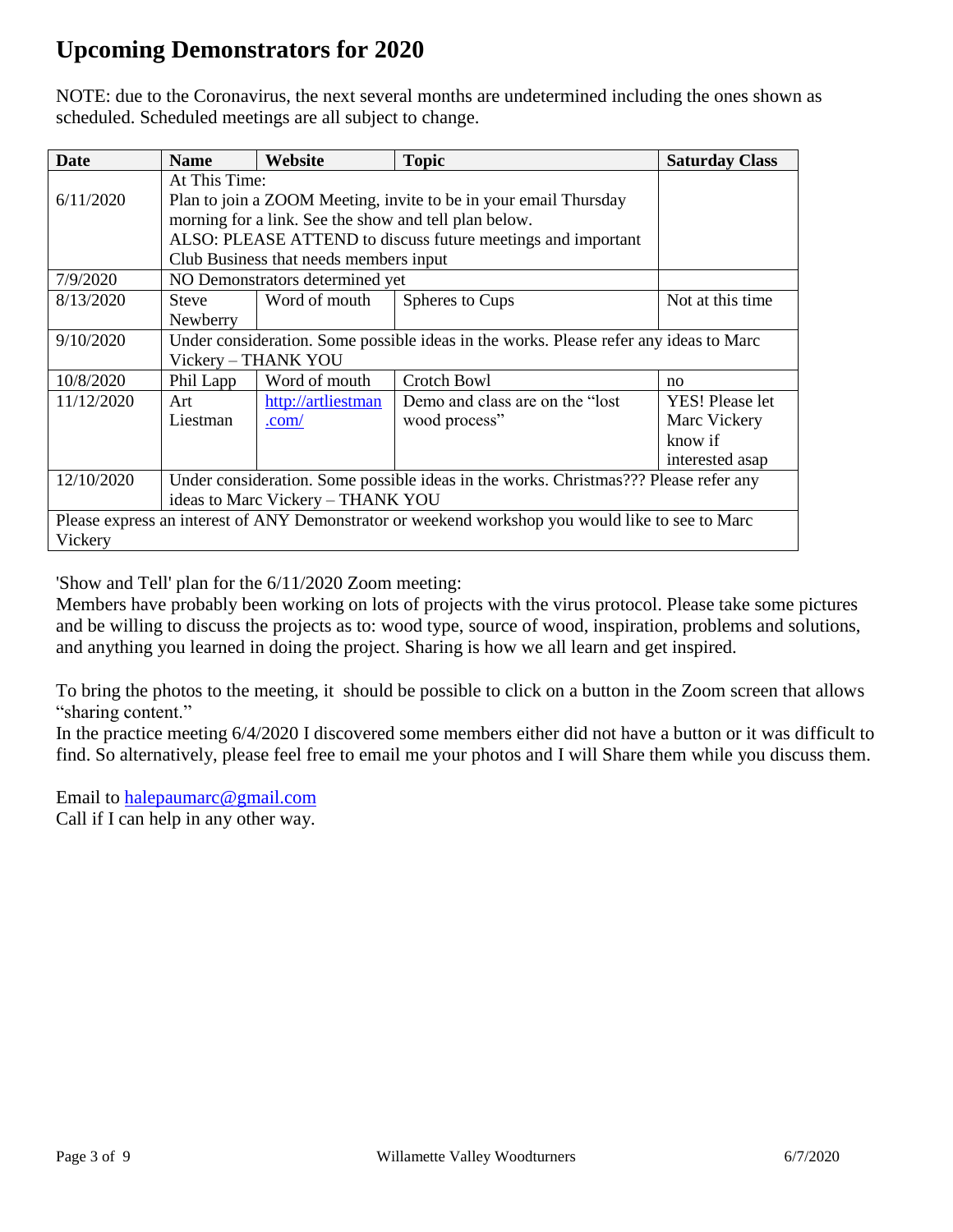### **Willamette Valley Woodturners Board Meeting** February 4, 2020

| 2020 Club Officers                               |                       |
|--------------------------------------------------|-----------------------|
| President                                        | Jeffrey Zens          |
| Vice President/Program Chair                     | Marc Vickery          |
| Secretary                                        | Milt Engelke          |
| Treasurer                                        | Henrik Aberg          |
| Past President                                   | Darcy Tataryn         |
| <b>Board Member</b>                              | <b>Scott Morrison</b> |
| <b>Board Member</b>                              | Jerry Lelack          |
| Meeting Place: Hosted by President Jeff Zens     |                       |
| Meeting called to order 7:05 pm February 4, 2020 |                       |

Agenda Items presented –

| <b>Item</b>      | <b>Subject</b>                                             | <b>Introduced</b> | <b>Recommended</b> |
|------------------|------------------------------------------------------------|-------------------|--------------------|
| No.              |                                                            | $\mathbf{By:}$    | <b>Action:</b>     |
| 1.               | 2020 Budget                                                | Henrik            | Review,            |
|                  |                                                            | Aberg             | Discuss,           |
|                  |                                                            |                   | Approve            |
| 2.               | Website and Webmaster                                      | Jeff Zens         | Discuss:           |
|                  |                                                            |                   | determine          |
|                  |                                                            |                   | course of action   |
| 3.               | Alternatives to bi-annual auction                          | Milt              | Discuss and        |
|                  |                                                            | Engelke           | Resolve            |
| $\overline{4}$ . | Craft Fair Booth Sponsorship                               | Milt              | Discuss/Resolve    |
|                  |                                                            | Engelke           |                    |
| 5.               | WVW Property Inventory Update                              | Henrik            | Review/Approve     |
| 6.               | <b>Sawdust Session schedule</b>                            | Marc              | <b>Discuss</b>     |
|                  |                                                            | Vickery           |                    |
| $\overline{7}$   | Empty Bowls update; meeting schedule with other            | Darcy             | <b>Discuss</b>     |
|                  | participants                                               | Tataryn           |                    |
| 8                | Revisions to club bylaws                                   | Jeff Zens         | <b>Discuss</b>     |
| 9                | <b>Revisions to The Burl content</b>                       | Jeff Zens         | Discuss            |
| 10.              | <b>Upcoming Board Responsibilities:</b>                    | Jeff              |                    |
|                  | September club meeting and newsletter – open               |                   |                    |
|                  | discussion for mew officers/board members                  |                   |                    |
|                  | July-August -September: Board meeting $(3rd)$<br>$\bullet$ |                   |                    |
|                  | quarter)                                                   |                   |                    |
|                  | October club meeting: Present slate of                     |                   |                    |
|                  | candidates on the ballot to the club.                      |                   |                    |
|                  | November: officer/board member elections<br>$\bullet$      |                   |                    |

May Board Minutes were presented to the Board for Approval and acceptance by Secretary, Marc moved, and Jerry Lelack seconded. Minutes Approved. There were no minutes for the September board meeting due to Secretary not being present.

### **Agenda Item #1**. Budget presented by Henrik.

Page 4 of 9 Willamette Valley Woodturners 6/7/2020 Mrs. Vickery (Marc's mother) made a substantial donation to support the Oregon Woodturners Symposium. Other donations have been made which will be anonymous. Membership numbers were down which is normal for a non-symposium year. Items listed in the budget included \$2000 for MISC which covered repairs on small lathe, purchase of chuck for lathe. Items were approved by the Board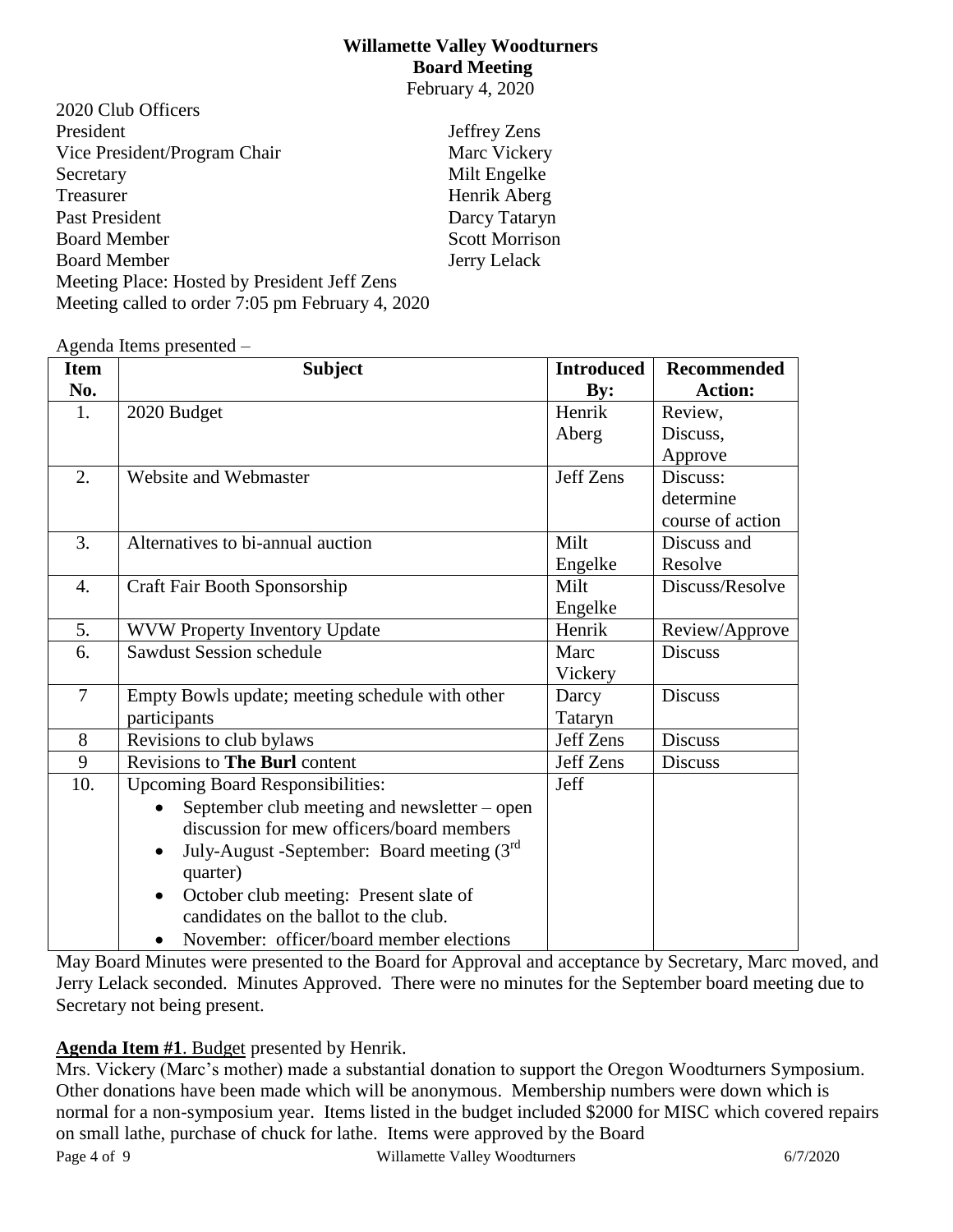Considerable confusion over expenditures involving demonstrators' expenses and fees. The club covers the basic travel and per diem cost for a demonstration to attend and present at our meetings, however additional the cost for classes which are provided by the demonstration as assessed separately to the attendees with the intent that classes pay for themselves, i.e., ideally, no cost to the club; however this is apparently rarely happens.

Board ask the Treasure to break-out the cost of demonstrations vs classes to allow for closer tracking of actual expenses. Moved for clarification by Darcy Tataryn, second by Milt Engelke

Board recommends reducing MISC BUDGET ITEM by \$1000 and add to the DEMO budget:

With the discussed budget changes included, the Darcy Tataryn moved the budget be approved, motion seconded by Jerry Lelack.

# **Agenda Item #2**. WEBMASTER AND WEBSITE: Jeff Zens led discussion:

Ron Fox as been Webmaster for the past  $10+$  years and has announced he is moving for the region and will resigns in the early spring. He is willing to help transition. The concern is finding someone willing to take over the position. Club Member Silver Sorenson has volunteered to take over as webmaster. Jeff Zens will be interviewing her on that possibility.

WEBSITE: Needs a serious overhaul and suggestions have come forth to review other sites as to function, depth and utility such as the West Virginia Wood Turners, and or the AAW to enhance our own site with more single click categories

- PayPal for membership dues collection,
- Membership applications on line,
- Register and pay for Demo Classes
- Promotion of Demo Classes
- Tickets for events
- Tax Deductible donations on line.
- Craft Supply Process enhanced for convenience of members
- MEMBERS ONLY AREA
	- o MEMBERSHIP ROSTER behind a fire wall requiring USER ID/.PASSWRD
- Gallery postings
- Posting News Letter to enhance Public face

**Agenda Item #3** Alternatives to Bi-annual **Agenda Item #4**. Craft Fairs Booth Sponsorship. Milt Engelke lead discussion concerning alternative fund-raising events in lieu of the club auction which is only attended by members. Need to reach out to the public and expand our exposure.

Members have suggested a wood auctions for prized pieces of wood such as burl, exotic logs etc become available. Owner of the wood could donate for a tax deduction or pay a service fee to the Club to conduct the auction. Funds would be used for supporting club educational activities as the Board sees Fits. Another possibility is to participate in annual craft fairs.

Primary objectives to be realized:

- Greater exposure of club activities as well as individuals' aids is raising the awareness of the Club and enhance membership.
- Club name would be used in sponsorship of a booth at Craft Fairs however actual cost of booth would be dispersed among members desiring to present turning offered for sale.
- Booth would be manned by participating club members, however a % of sales  $(5 10\%)$  would be assessed for the club as a means of raising funds.
- Several Craft Fairs are held especially in the fall leading up to Christmas which are within our immediate area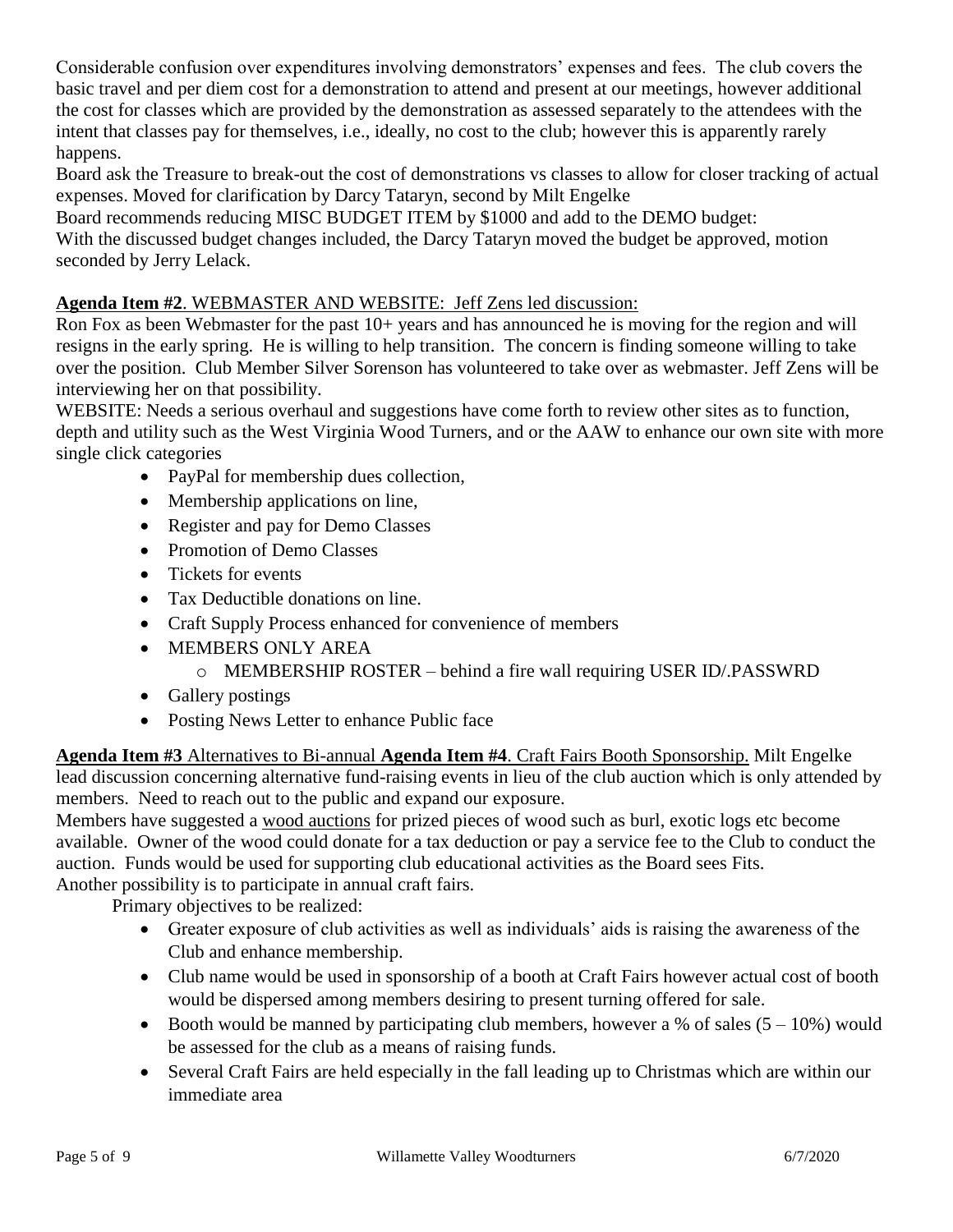- o Salem
- o Albany
- o Rickreall

Milt Engelke and Jerry Lelack volunteered to develop the concept further and report back to the next board meeting.

**Agenda Item #5.** WVW Property Inventory Update Henrik Aberg – No changes in status to report

### **Agenda Item #6. Sawdust Session Schedule:** Marc Vickery

• The club will sponsor saw dust sessions at Terry Gerros on Sundays following club meetings.

Make bowls for the empty bowl project Introduction for new turners.

- Possibility of Sawdust sessions outside of the immediate Salem Area
	- o Club insurance covers events
	- o Question of needing waivers signed by participants
	- o Where
		- **Lebanon**
		- Newberg
		- Corvallis
	- o Additional Club lathes are available
- Possibility of Shop Tours

### **Agenda Item #7: Empty Bowls Update: meeting schedule with other participants:** Darcy Tataryn

- Event will be October 11, 2020
- Darcy is handling and coordinating with other participants and parties.
- Several Bowls presently being turned.
- Jerry Lelack has volunteered to store finished bowls (18 to date completed) needing 150+ including additional upgraded special bowls for auction items.
- Looking for additional Sponsorship and possibility of club discounts, equipment, and supplies

### **Agenda Item #8: Revisions to Club Bylaws:**

- Changes proposed to reflect additional duties for Treasurer to maintain inventory of physical asset.
- Formalize relationship between Vice President and Education Programs
	- o V. P. Handles demonstrators/classes presently
	- o Proposed change:
		- Vice President would be Chair of Subcommittee to identify educational programs and participants
		- **Formalize Educational Sub-committee**
		- Identify programs such as Safety in the Shop, safety working with tools, sharpening, tool identification
- Formalize duties of Secretary to include being Official Repository of club correspondence papers
- Formalize Position of Mentor Coordinator
- President made distribution of Letterhead Stationery and envelopes

Revisions to By-laws will be advanced to the next Board Meeting. Request all members read the By-laws which are posted on the Webpage.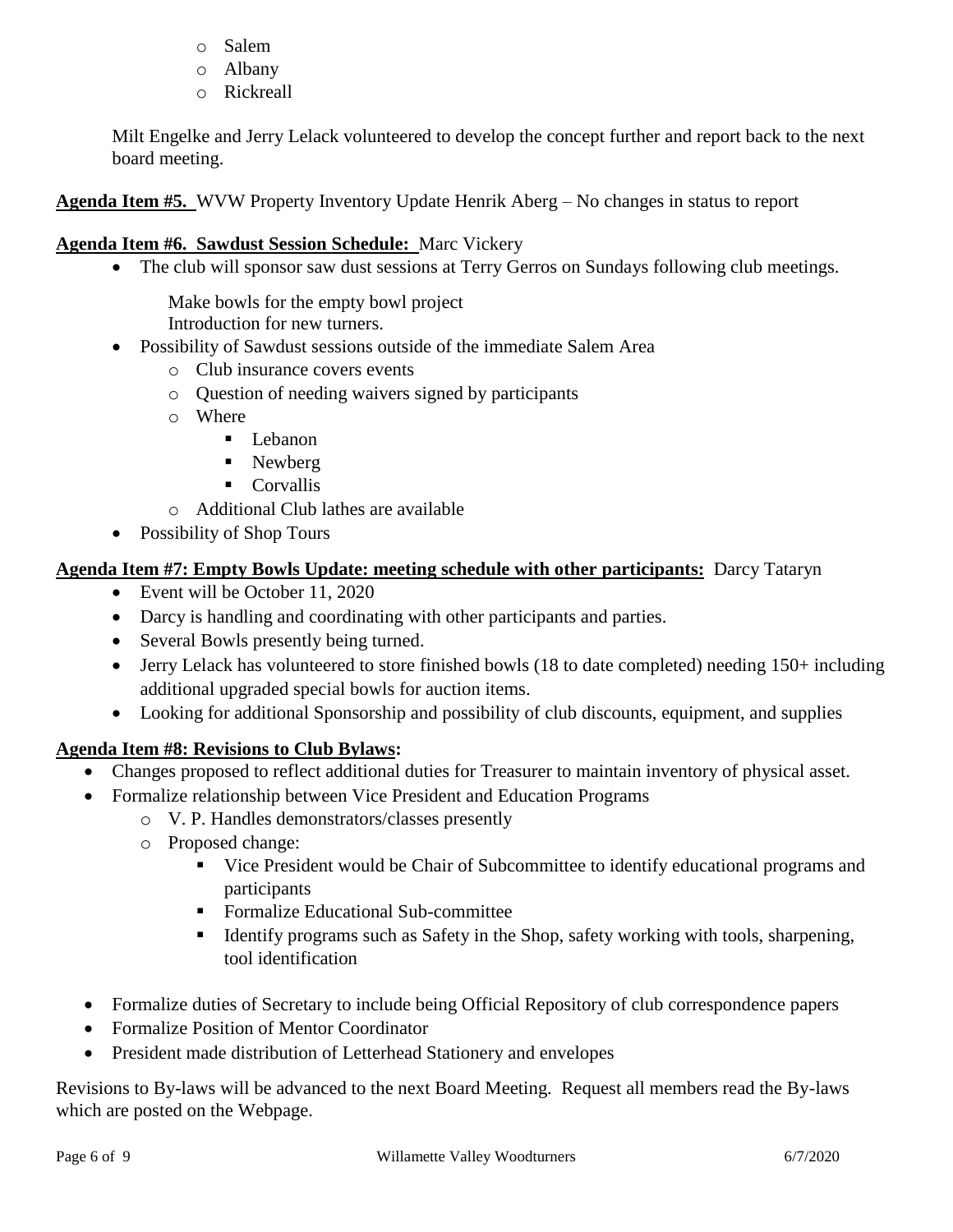### **Agenda Item #9: Revisions to the BURL:**

- Club Finances should not be open to the public- all Budgetary items moved to MEMBERS ONLY
- Club Address has been changed to :
- Willamette Valley Woodturners

P.O. Box 151 581 Lancaster Dr SE Salem, OR 97317

### **OTHER ITEMS:**

- Scheduling Board Meetings:
	- o #2 Board Meeting for 2020 will be Scheduled during period April-June
	- o #3 Board Meeting for 2020 will be scheduled during period July September
- Formal Recognition of Marc Vickery's Mothers donation to the Club.
- Capital Manor has requested continuing mentorship
	- o Good shop and tools including lathe, bandsaw tools
- o Darcy has been twice but they are requesting scheduled mentoring suggestion to refer to Paul Hirt (Mentoring Program)

Motion to Adjourn 9:48 pm by Marc Vickery, Seconded my Milt Engelke

# **Member corner**

Mark Choitz has some dry black walnut bowl blanks and squares to give away. They were given to him by a former club member who asked to find a good home for them. The ends are sealed and the wood is dry and ready to turn. These are free, first come first serve. Mark lives in Corvallis and anyone interested can contact him for pick up.

\_\_\_\_\_\_\_\_\_\_\_\_\_\_\_\_\_\_\_\_\_\_\_\_\_\_\_\_\_\_\_\_\_\_\_\_\_\_\_\_\_\_\_\_\_\_\_\_\_\_\_\_\_\_\_\_\_\_\_\_\_\_\_\_\_\_\_\_\_\_\_\_\_\_\_\_\_\_\_\_\_\_\_\_\_\_\_



Mark Choitz (541) 740-8470 [msc6990@gmail.com](mailto:msc6990@gmail.com)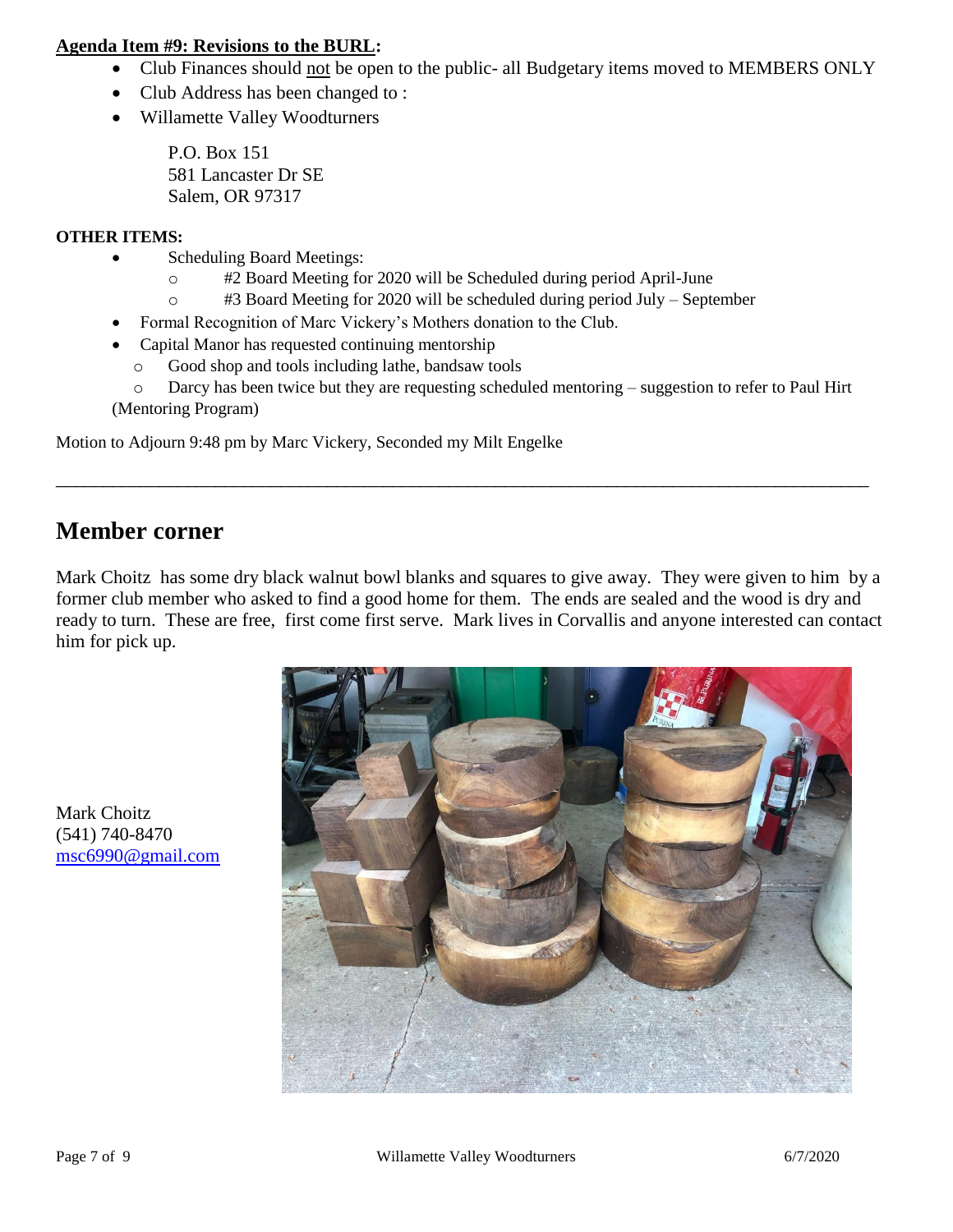# Membership Rewards

### **Chain Sharpening Service** from [Jeff Zens](mailto:PrezWVW@gmail.com)

I have recently purchased an electric chain sharpener and can accurately sharpen your chains and adjust your depth stops for your saw chains. This will restore the chain to "factory-new" condition. Most chains can be sharpened for \$10.00, but longer chains or badly damaged chains might be a little bit more. This service is only available for club members.

## **Library**

A friendly reminder to members with books and/or videos checked out from the library. Please return them at this next meeting.

# **Wood Gathering**

Sign-up sheets will be available to indicate your availability to help with wood gathering. Anyone who learns of a tree or log that is available to the club should notify Gary Dahrens, (503) 260-9778. .

### **From Terry Gerros**

I am a distributor for Stick Fast CA glue, Sharpfast Sharpening systems, the Holdfast vacuum chucking system and Saburrtooth Carving bits. If you have an interest in these products, give me a call or send me an [email](mailto:gerrost@yahoo.com) for details.

### **Supplies**

The club purchases a few supplies in bulk and sells it to members at club cost. We routinely have superglue (\$5), black or brown superglue (\$10) accelerator (\$10) and Anchorseal (\$9/gal). The club has a small supply of half round protractors (\$6) used to measure the angle ground on a tool, and depth gauges (\$5). HSS Round Tool Bits rods (1/4" x 8") are also available (\$3). Jerry Lelack will have the resale items available at the meetings, except for Anchorseal which is available through [Jeff Zens.](mailto:PrezWVW@gmail.com) You will need to bring your own gallon jug; contact Jeff to make arrangements.

# **Club Member Discounts**

- **Craft Supply**: The club's order will be going out on the Monday following our Club Meeting if our order equals or exceeds \$1,000. Craft Supply gives us a 10% discount plus free shipping on all items, and occasional additional discounts on certain other items and quantity purchases. If you order from the sales items, you will receive the club discount in addition to the sale discount, making many items available at very attractive prices. For detailed instruction for ordering see the article in the [November](http://www.willamettevalleywoodturners.com/newsletters/2015_11_WVW_Newsletter.pdf) 2015 Burl. Questions? See [Jeff Zens](mailto:PrezWVW@gmail.com)
- Club members are registered with **Klingspor's Woodworking Shop** at [www.woodworkingshop.com](http://www.woodworkingshop.com/)  or 800-228-0000, they have your name and will give you a 10% discount.
- If you show your club card at checkout time to the cashier at **Woodcraft** in Tigard they will give you a 10% discount (May not apply to some machinery).
- **Exotic Wood** is offering a discount of 15% off any orders placed at: [www.exoticwoodsusa.com.](http://www.exoticwoodsusa.com/) (This includes sale items and free shipping on orders over \$300). Use promo code ewusaAAW
- **Gilmer Wood** now offers our club a 10% discount on purchases made there. If you haven't been to Gilmer's, it is well worth the trip to Portland, if only to make your mouth water and make you cry if you leave empty handed.